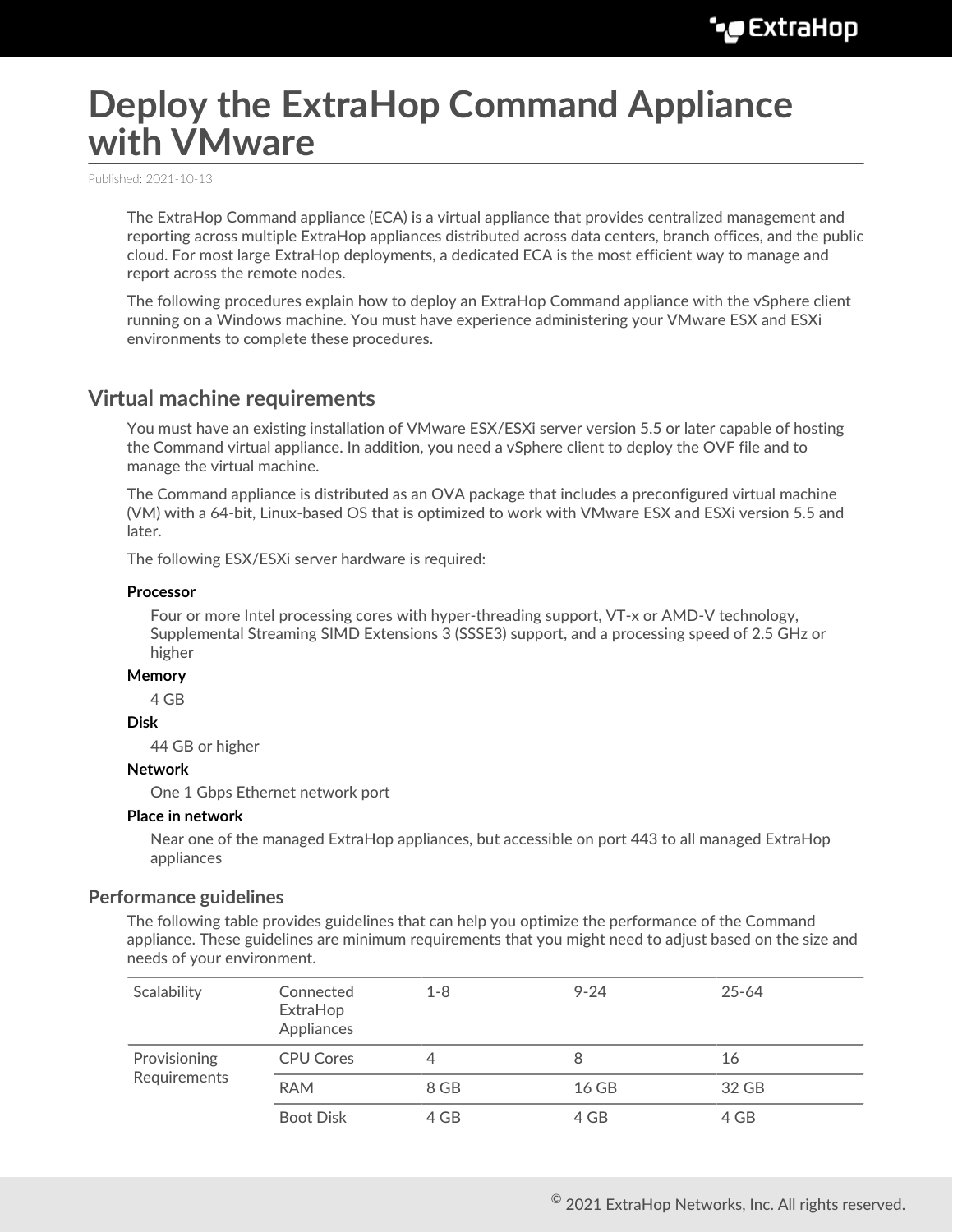# **∙e** ExtraHop

| Datastore and<br><b>Utility Disk</b> | 40 GB | 48 GB | 64 GB |
|--------------------------------------|-------|-------|-------|
| Disk Total                           | 44 GB | 52 GB | 68 GB |

# **Deploy the Command appliance**

#### **Before you begin**

If you have not already done so, download the ExtraHop Command appliance virtual machine package for VMware from the ExtraHop Customer Portal E.

- **Note:** If you must migrate the VM to a different host after deployment, shut down the virtual appliance first and then migrate with a tool such as VMware VMotion. Live migration is not supported.
- 1. Start the VMware vSphere client and connect to your ESX server.
- 2. Go to the File menu and select **Deploy OVF Template**.
- 3. Follow the Virtual Machine wizard prompts to deploy the virtual machine. For most deployments, the default settings are sufficient.
	- a) Browse to the location of the downloaded OVA file, select the file, and then click **Next**.
	- b) Review and verify the OVF template details and click **Next**.
	- c) Type the VM name and location. Give the VM a unique and specific name for the ESX Inventory and then click **Next**.
	- d) For Disk Format, select **Thick Provision Lazy Zeroed** and then click **Next**.
	- e) Map the OVF-configured network interface labels with the correct ESX-configured interface labels and then click **Next**.
	- f) Verify the configuration, select the Power on after deployment checkbox, and then click **Finish** to begin the deployment. When the deployment is complete, you can see the unique name you assigned to the ExtraHop VM instance in the inventory tree for the ESX server to which it was deployed.
- 4. The Command appliance contains a preconfigured bridged virtual interface with the network label, VM Network. If your ESX has a different interface label, you must reconfigure the network adapter on the Command virtual appliance before starting the appliance.
	- a) Select the **Summary** tab.
	- b) Click **Edit Settings**, select **Network adapter 1**, select the correct network label from the **Network label** drop-down list, and then click **OK**.
- 5. Click the Command virtual appliance in the ESX Inventory and then select the **Console** tab.
- 6. Click the console window and then press ENTER to display the login prompt.
- 7. Log in with the shell user account and the password default.
- 8. Run the show ipaddr command to display the IP address of the ECA.

**Note:** If you need to manually configure an IP address, see the [Configure a static IP address](#page-1-0) section.

9. Press CTRL+ALT+DELETE to exit the window.

## <span id="page-1-0"></span>**Configure a static IP address through the CLI**

The ExtraHop system is delivered with DHCP enabled. If your network does not support DHCP, no IP address is acquired, and you must configure a static address manually.

**Important:** For deployments that include a Discover appliance that is connected to a Command appliance, we strongly recommend [configuring a unique hostname](https://docs.extrahop.com/8.3/eta-admin-ui-guide/#connectivity)  $\mathbb{Z}$ . If the IP address on the sensor is changed, the Command appliance can re-establish connection easily to the sensor by hostname.